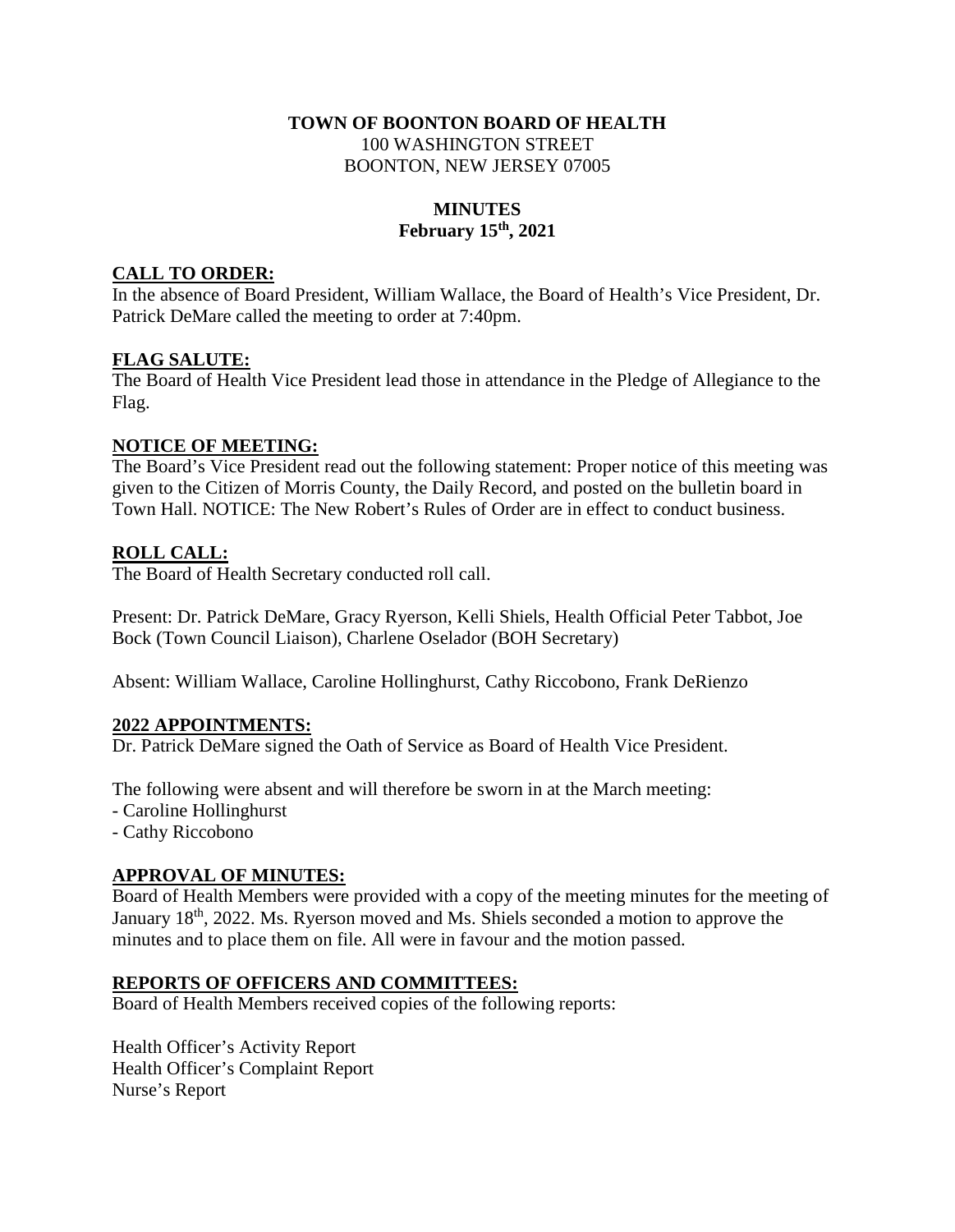Vital Statistics Report for January 2022 Animal Control Report for January 2022 Town Council Report

Health Officer, Peter Tabbot, explained the Activity and Complaint Reports as well as the Nurse's Report. In particular, Mr. Tabbot discussed issues relating to cannabis sales and zoning. He also spoke about Covid contact tracing. Mr. Tabbot then provided a current Covid update.

Ms. Shiels and Mr. Tabbot discussed trends in Covid cases.

Mr. Tabbot provided flyers and handouts with information about the booster shots and new quarantine guidelines.

Ms. Shiels, Ms. Ryerson, Mr. Tabbot, and Ms. Oselador discussed posting information on Facebook.

Mr. Tabbot advised that funding for Covid vulnerable populations staffing will be extended another year. He also explained Brittany Bernstein's role.

Ms. Ryerson and Mr. Tabbot discussed Debra Garbeil's role as a part-time Health Department clerk at Town Hall as well as the overall staffing arrangements of Boonton's Health Department.

Mr. Tabbot briefly discussed the upcoming end to mask mandates in schools. He also reviewed Ms. Bernstein's internal and community updates.

Mr. Tabbot and Ms. Ryerson discussed merging the Nurse's Report with the Health Officer's Reports.

Ms. Ryerson asked about upcoming programs. Mr. Tabbot advised that Kristine Wilsusen is working on mental health programs.

Ms. Ryerson moved to approve Rockaway's reports. Ms. Shiels seconded. All were in favour and the motion carried.

Ms. Ryerson moved to approve the Vital Statistics Report. Ms. Shiels seconded. All were in favour and the motion carried.

Ms. Shiels moved to approve the Animal Control Report. Ms. Ryerson seconded. All were in favour and the motion carried.

Mr. Bock gave the Town Council report. He discussed issues relating to cannabis sales including consumer fraud and bad faith dealing which have already become a problem in nearby towns. The Board further discussed this matter.

Mr. Tabbot, Ms. Ryerson, Ms. Shiels, and Ms. Oselador discussed Clean Communities grants and the importance of promoting environmental health.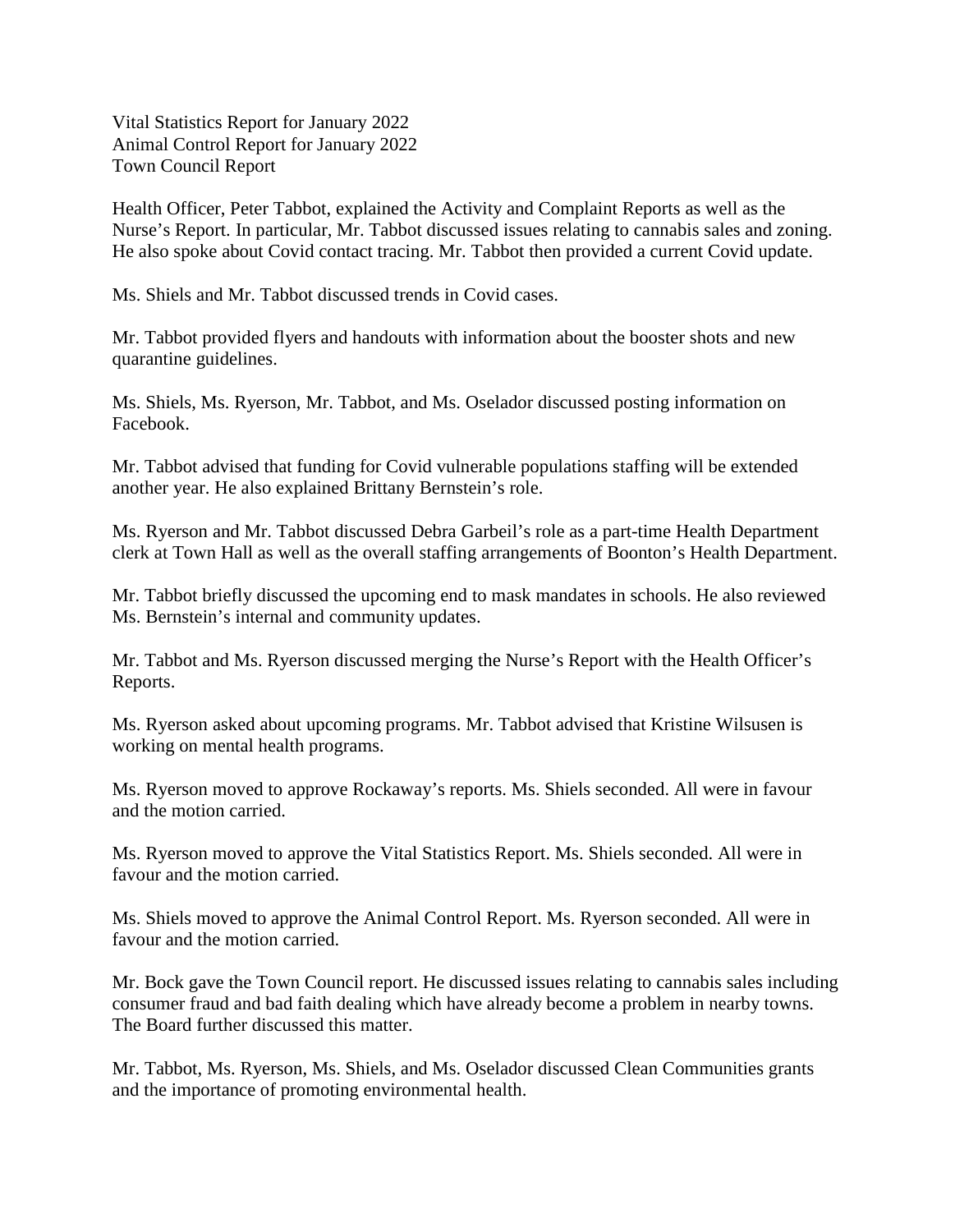Ms. Shiels moved to approve the Town Council Report. Ms. Ryerson seconded. All were in favour and the motion carried.

## **CORRESPONDENCE:**

None.

### **OLD BUSINESS:**

None.

### **NEW BUSINESS:**

None.

### **DISCUSSION:**

Ms. Shiels asked when the next rabies clinic would be held.

Ms. Oselador offered to ask the Animal Control Officer and forward his response.

Ms. Ryerson asked about appointments and oaths and the necessary procedures.

Ms. Shiels indicated that Ms. Riccobono was experiencing email issues and was unaware of the meeting that day, but would be present at the next one.

Ms. Shiels and Mr. Bock discussed the upcoming "Judge Less Fest" run by a local non-profit.

Mr. Bock, Ms. Ryerson, Ms. Oselador, and Mr. Tabbot discussed the Town's monthly newsletter, including its content, how to contribute to it, and how to sign up for it.

Mr. Tabbot and Mr. Bock discussed the potential for instituting event permits and how to improve internal communications between Town departments.

The Board discussed electric marquis signs and how they can be used to communicate with the public.

Ms. Ryerson suggested placing printed copies of the newsletter at various locations around town.

## **INVITATION TO CITIZENS TO DISCUSS ITEMS ON THE AGENDA:**

No members of the public present.

## **INVITATION TO CITIZENS TO DISCUSS ITEMS NOT ON THE AGENDA:**